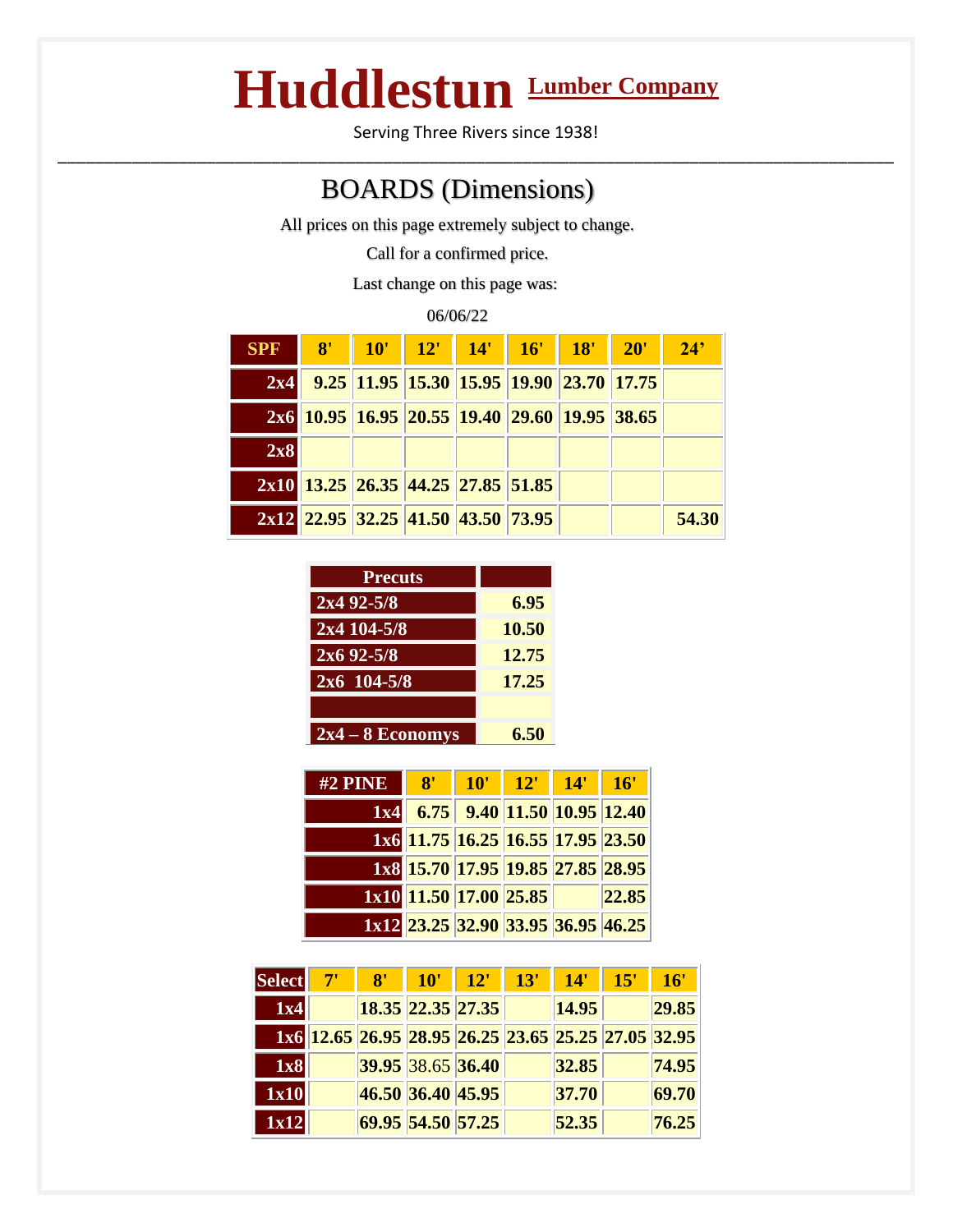| #1 Syp |  | 8 10 12 14                                    | $16'$ 18'                               | $20^{\circ}$ | $\sqrt{24}$ |
|--------|--|-----------------------------------------------|-----------------------------------------|--------------|-------------|
|        |  | 2x8 11.75 20.30 20.50 29.95 25.75 31.25 39.95 |                                         |              |             |
| 2x10   |  |                                               | $24.95$   40.95   46.95   31.25   36.95 |              |             |
| 2x12   |  |                                               | $61.50$ 72.95 30.25 39.95               |              |             |

| #3               | 8'    | 16'   |
|------------------|-------|-------|
| 1x4              | 6.65  | 9.95  |
| $\overline{1}x6$ | 8.35  | 14.25 |
| 1x8              | 10.80 | 19.65 |
| 1x10             | 12.80 | 25.60 |
| 1x12             | 15.50 | 32.50 |

| <b>Primed</b> 1x4 1x6 1x8 1x10 1x12 |  |                               |  |
|-------------------------------------|--|-------------------------------|--|
| $ 16\rangle$                        |  | 26.85 42.25 62.75 79.95 96.25 |  |

| <b>Cedar Rough</b> | $-8'$ | 10' | $-12'$                       | 14'   | 16'           |
|--------------------|-------|-----|------------------------------|-------|---------------|
|                    |       |     | 1x4 12.25 13.25 20.95        | 12.40 | 21.50         |
|                    |       |     | 1x6 22.40 30.65 33.95        | 22.95 | 58.15         |
|                    |       |     | <b>1x8</b> 34.25 37.65 46.95 | 33.50 | 62.75         |
| 1x10               |       |     | 60.75                        |       | 84.95         |
| 1x12               |       |     |                              |       | 113.95 112.00 |

| Cedar Appearance Grade | 8'    | 10'         | 12"   | 14'   | 16'   |
|------------------------|-------|-------------|-------|-------|-------|
| Decking 4x4            | 44.75 |             | 58.25 |       |       |
|                        |       |             |       |       |       |
| 5/4x6                  |       | 18.10 21.00 | 27.15 | 29.40 | 33.95 |
|                        |       |             |       |       |       |
| 2x4                    | 15.95 |             |       |       | 31.95 |
| 2x6                    | 23.60 |             |       |       | 48.60 |